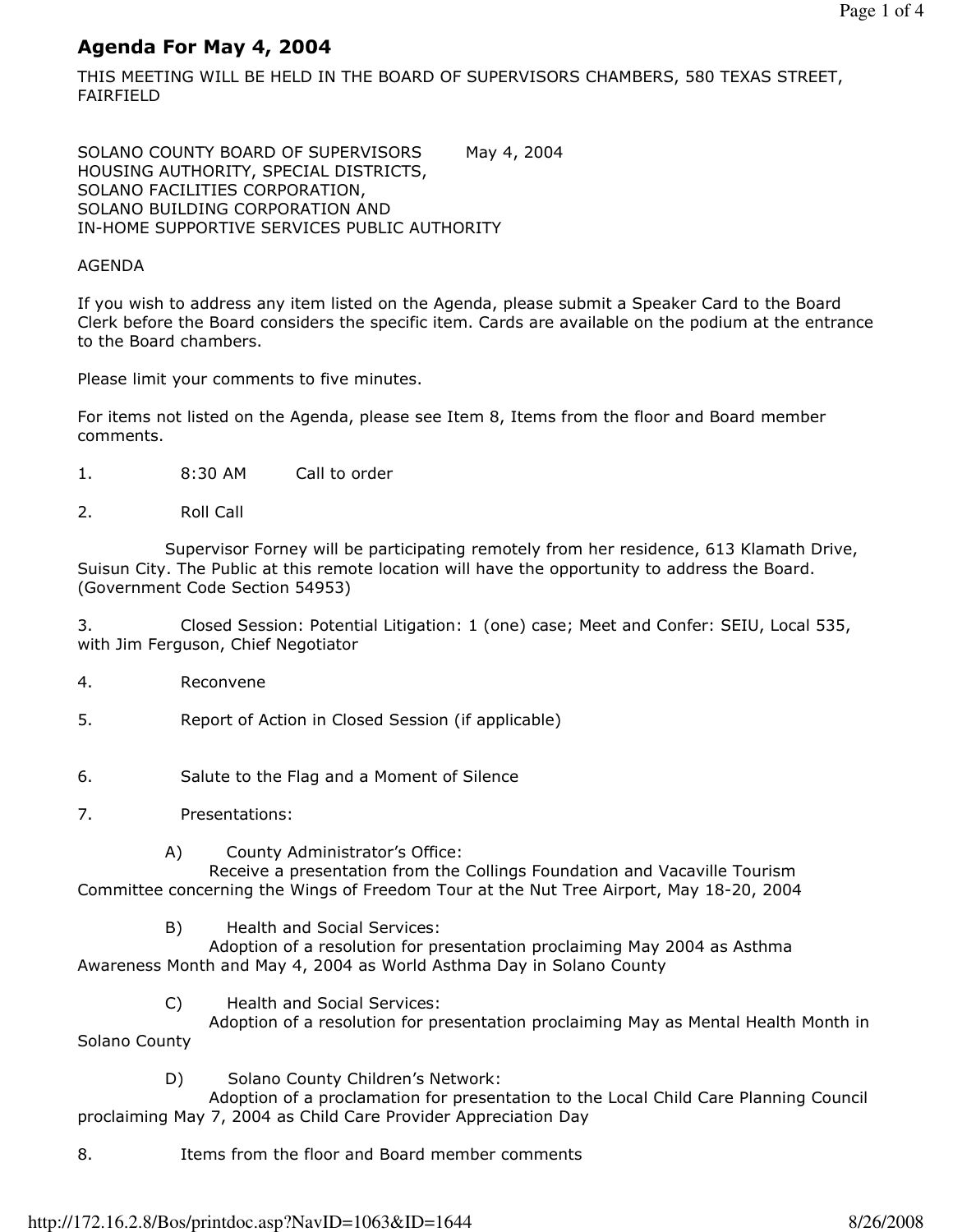This is your opportunity to address the Board on a matter not listed on the Agenda, but it must be within the subject matter jurisdiction of the Board. Please submit a Speaker Card before the first speaker is called and limit your comments to five minutes.

- 9. Additions to or Deletions from the Agenda
- 10. Public Comment on Consent Calendar

Each speaker shall have 5 minutes to address any or all items on the Consent Calendar.

- 11. Approval of the Agenda
- 12. Approval of Consent Calendar

The Board considers all matters listed under the Consent Calendar to be routine and will adopt them in one motion. There will be no discussion on these items before the Board votes on the motion unless Board members request specific items be discussed and/or removed from the Consent Calendar.

# CONSENT CALENDAR

# GENERAL GOVERNMENT

- 13. Clerk of the Board of Supervisors: Approval of Minutes: Board of Supervisors April 6, 2004
- 14. Board of Supervisors:

Adoption of a proclamation honoring Congressman George Miller for 30 years of service to the citizens of Solano County, the 7th District of California, and the United States of America (Supervisor Kromm)

15. County Administrator's Office:

Authorize the Board Chairman to send a letter to Governor Schwarzenegger recommending preservation of Probation Temporary Assistance for Needy Families (TANF) funding in the FY04/05 State Budget

16. Office of Information Technology:

 Approval to contract with Harris Corporation as a sole source provider for digital microwave equipment and services; authorize the County Administrator to execute a \$570,156 contract and any amendments up to 10% of the contract amount with Harris Corporation for the upgrade of the County's Microwave Radio Transmission System

# 17. Human Resources:

 Approval of an amendment to the Joint Powers Agreement creating the County Supervisors Association of California (CSAC) Excess Insurance Authority to permit coverage for nonprofit entities whose purpose is to benefit a member or for a member in combination with other public agencies

# HEALTH AND SOCIAL SERVICES

# 18. Health and Social Services:

 Approval of an amendment to the contract with Estelita Marquez-Floyd, M.D. for provision of psychiatric services to emotionally disturbed children, increasing original contract amount by \$29,000 to a new maximum amount of \$78,500 for the period ending September 30, 2004

# CRIMINAL JUSTICE

# 19. Department of Child Support Services:

 A) Approval of an agreement with Printing Networking Mailing Information Technology in the amount of \$450,000 to provide bulk mailing services for the period of May 1, 2004 through April 30, 2007

B) Approval of an appropriation transfer in the amount of \$180,000 from Salary Savings to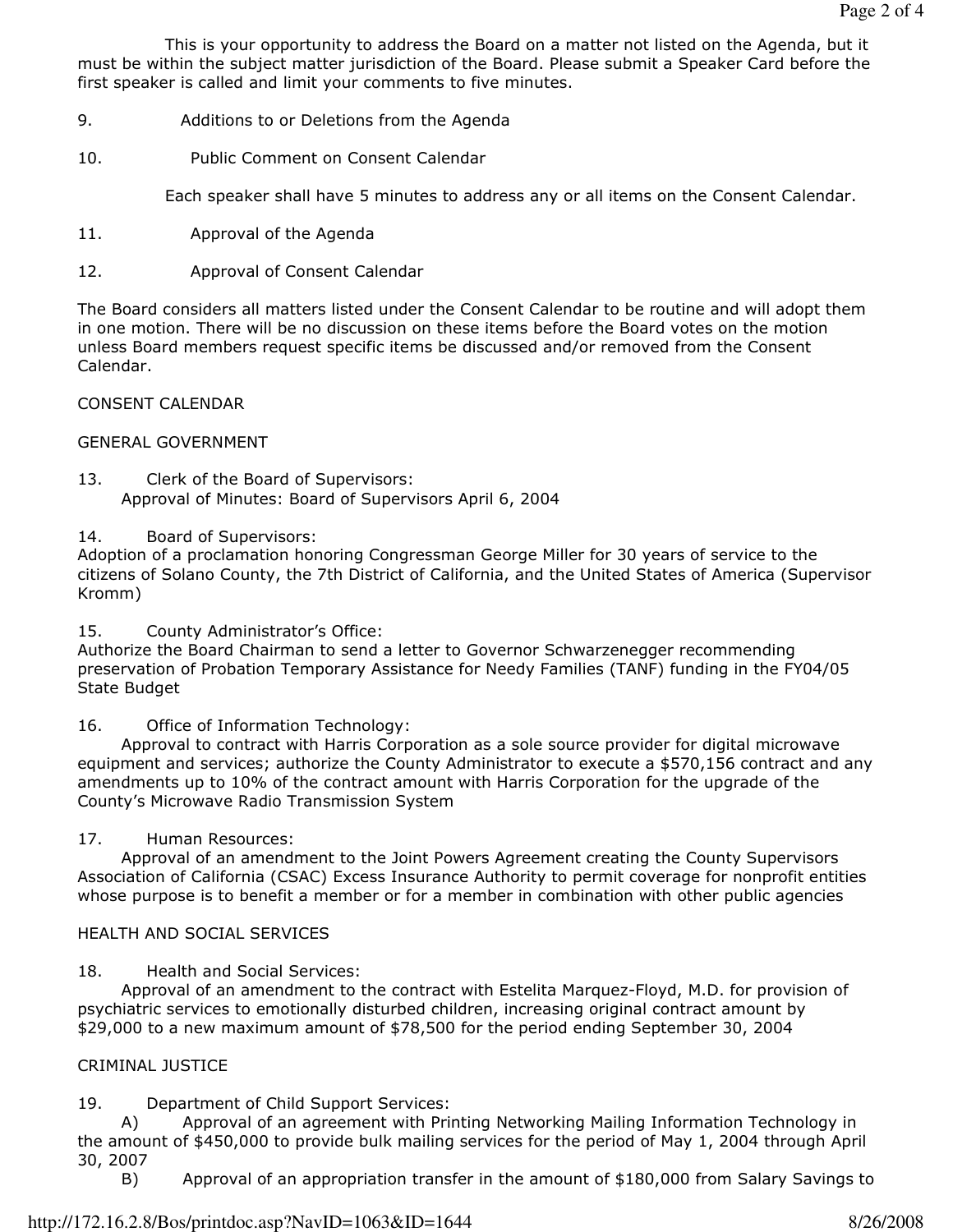Services & Supplies; approval of an appropriation transfer in the amount of \$97,965 from Unanticipated Revenue to Services & Supplies (4/5 vote required)

# LAND USE/TRANSPORTATION

### 20. Transportation:

 Adoption of a resolution requesting the Metropolitan Transportation Commission to allocate Transportation Development Act Article 3 funds in the amount of \$76,000 for construction of a bridge on Suisun Valley Road

#### OTHER: None

SPECIAL DISTRICTS GOVERNED BY THE BOARD OF SUPERVISORS: None

# SCHEDULED CALENDAR

- 21. Rescheduled Consent Items: (Items pulled from Consent Calendar above)
- A) E)
- B) F)
- C) G)
- D) H)

# GENERAL GOVERNMENT

22. Board of Supervisors:

 Consider adoption of a resolution in support of H.R. 1039 (Thompson) the Wholesale Motor Fuel Fairness and Competition Restoration Act (Supervisor Silva and Supervisor Kromm)

#### 23. County Administrator:

 Accept the Third Quarter Financial Report and consider adoption of recommendations included in the Report

#### 24. Human Resources:

 Consider adoption of Resolution of Intention to provide 3% @ 50 for the classifications of Deputy Sheriff, Sergeant Sheriff, Lieutenant Sheriff, Captain Sheriff, Undersheriff and Sheriff; first reading of an ordinance authorizing an amendment to the contract with California Public Employees' Retirement System (PERS) to provide 3% at 50 for Deputy Sheriffs (waive reading of the ordinance by majority vote)

#### HEALTH AND SOCIAL SERVICES

25. Solano County Children's Network:

 Consider adoption of Solano County Child Care Planning Council's proposed State Budget Recommendations for 2004-05: Child Care and Development

CRIMINAL JUSTICE: None

#### LAND USE/TRANSPORTATION: None

OTHER: None

#### MISCELLANEOUS ITEMS

# 26. Appointments/Resignations to Boards and Commissions:

Health and Social Services:

 Approve the appointments of Michael Rogers and Alan Weblin to the Solano County Local Mental Health Board